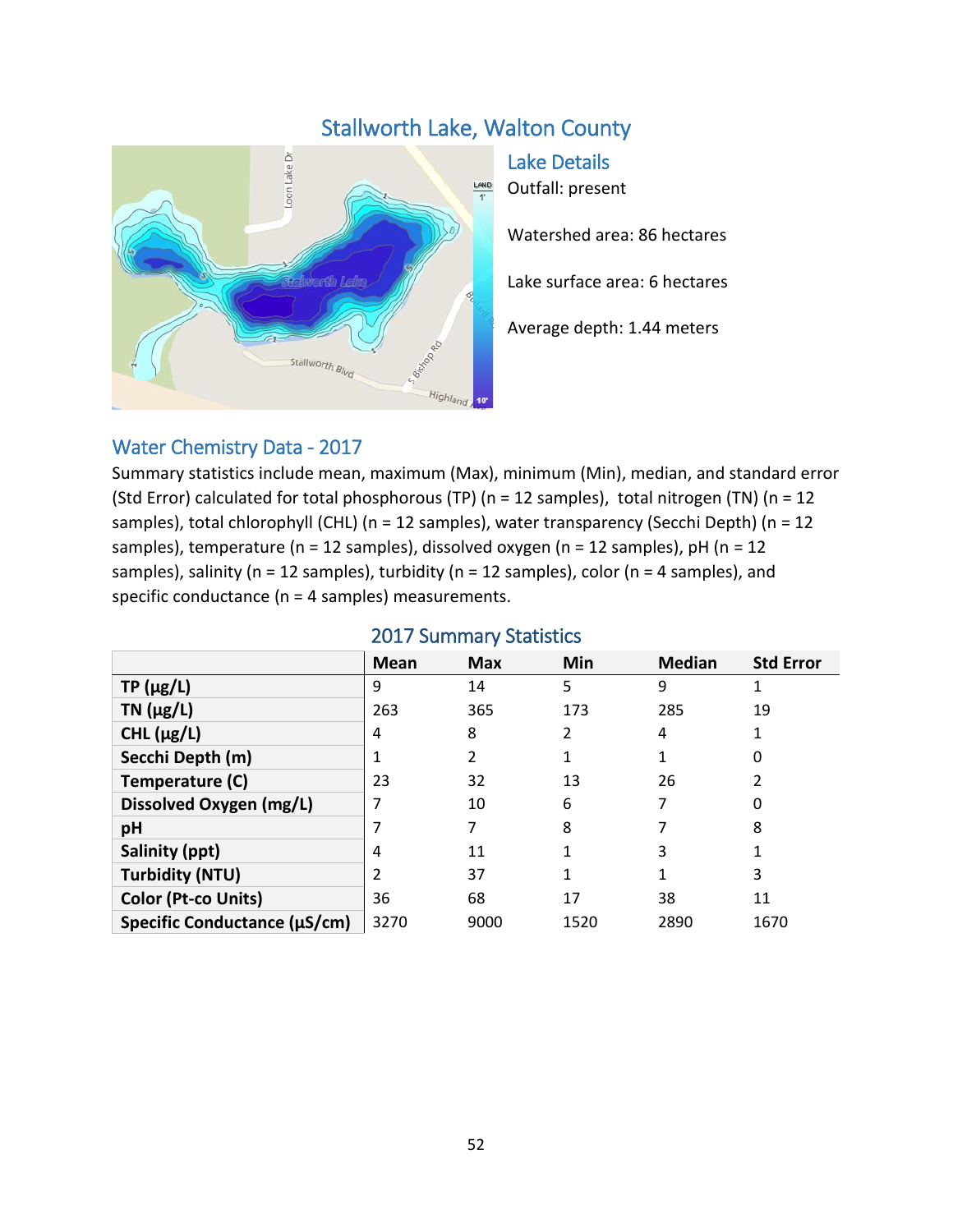## Water Chemistry Data - 2001 through 2017

Summary statistics include mean, maximum (Max), minimum (Min), median, and standard error (Std Error) summary statistics calculated on an annual basis using monthly data for total phosphorous (TP), total nitrogen (TN), total chlorophyll (CHL), water transparency (Secchi Depth), temperature, dissolved oxygen, pH, salinity, turbidity, color, and specific conductance. Summary statistics represent Long-Term analyses among annual means from 2001 through 2017.

|                              | <b>Mean</b> | <b>Max</b> | Min | <b>Median</b> | <b>Std Error</b> |
|------------------------------|-------------|------------|-----|---------------|------------------|
| $TP(\mu g/L)$                | 12          | 26         |     | 10            |                  |
| $TN$ ( $\mu$ g/L)            | 381         | 844        | 240 | 365           | 38               |
| CHL $(\mu g/L)$              | 4           | 18         | C.  | 4             |                  |
| Secchi Depth (m)             |             | 2          |     |               | 0                |
| Temperature (C)              | 22          | 24         | 18  | 22            | 0                |
| Dissolved Oxygen (mg/L)      |             | 8          | 7   | 8             | 0                |
| pH                           |             | 6          |     |               | 8                |
| Salinity (ppt)               |             | 5          | 0   |               | 0                |
| <b>Turbidity (NTU)</b>       |             | 12         | 1   | 2             |                  |
| Color (Pt-co Units)          | 54          | 92         | 22  | 59            |                  |
| Specific Conductance (µS/cm) | 644         | 3270       | 111 | 730           | 306              |

## Long-Term Summary Statistics